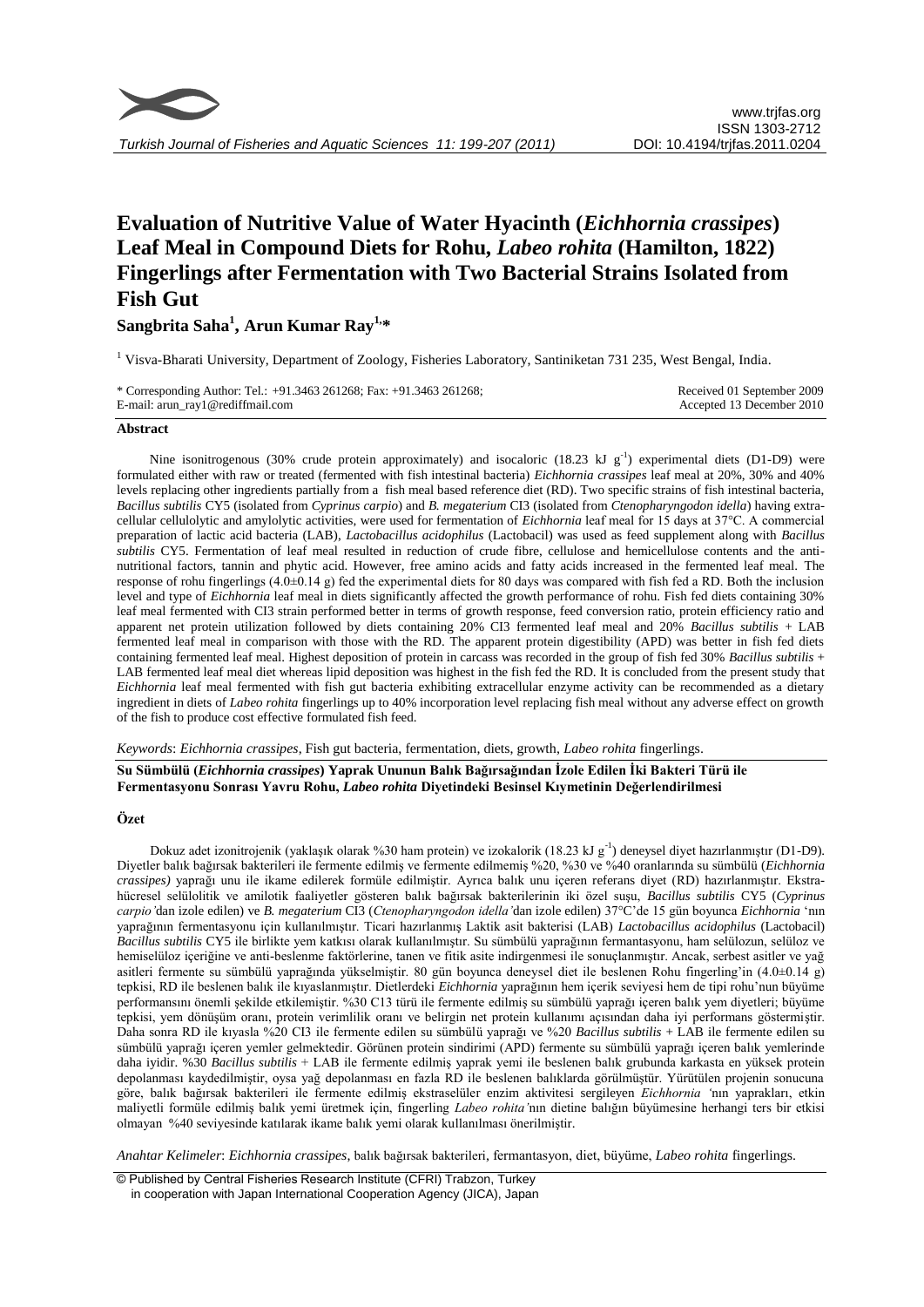# **Introduction**

Several studies in recent past to make supplementary feeding of fish cost-effective have been directed to substitute the high cost fish meal with less expensive protein sources. This aspect of feed development research is centered on the search for inexpensive, readily available and nutritious protein sources that can supply all the nutritional needs of the fish. One obvious approach involves the greater utilization of ingredients of plant origin. Aquatic and terrestrial macrophytes have been used as supplementary feeds in fish farming since early days of freshwater fish culture and still play an important role as fish feeds in extensive culture systems. The efficacy of the leaves of various terrestrial and aquatic macrophytes for partial replacement of fish meal in carp diets has been investigated by a number of workers (Ray and Das, 1992, 1994, 1995; Mondal and Ray, 1998, 1999; Bairagi *et al.*, 2002a, 2004). The aquatic weeds have been shown to contain substantial amount of protein and minerals (Ray and Das, 1994). These weeds, which otherwise remain unutilized, and often make the water body unsuitable for fish culture, may be converted into valuable fish flesh through their incorporation as an ingredient in carp diets. However, several factors are known to limit the higher incorporation of these ingredients in fish feeds, such as (i) low protein content (Devendra, 1985), (ii) amino acid imbalance (Tacon, 1987), (iii) presence of anti-nutritional factors (Tacon and Jackson, 1985), (iv) presence of crude fibre, cellulose, hemicellulose and lignin (De Silva and Anderson, 1995). Another important factor is that fish generally do not possess the enzyme cellulase or significant symbiotic gut flora capable of hydrolyzing cellulose present in macrophytes (Wee, 1991). Therefore, enhancement of nutrient value of plant ingredients by some processing means to increase the bioavailability of nutrients, reduction or removal of anti-nutritional factors and crude fibre and the inclusion of appropriate additives to correct known deficiencies could result in their higher level of incorporation in fish feeds. It is believed that the inclusion rate could be increased with proper processing and by the addition of exogenous enzymes to break down plant cell wall to liberate the nutritious cellular contents (Wee, 1991). Microbial fermentation and nutrient synthesis is typically important in organisms with a diet high in fibre i.e., a diet mainly composed of carbohydrates resistant to endogenous digestive enzymes (Annison, 1993). Fermentation is a simple and cheap process where there may be an increase in the nutrient level through microbial synthesis (Wee, 1991), apart from microbial degradation of apparently 'indigestible' plant cellulosic substances. The water hyacinth, *Eichhornia crassipes* is one of the most abundantly growing aquatic weeds in tropical and sub-tropical countries. It is considered as one of the world's noxious weeds due to its vigorous growth rate. It has

been reported that during warm weather, the plant can multiply at a phenomenal rate of 15% surface area per day (Majid, 1986). This fast growing troublesome, indestructible plant is a good source of animal feed, organic fertilizer, biogas and fibre. The plant acts as a scavenger when it grows on polluted waste water. Water hyacinth, one of the rich sources of organic resources, has received attention for its control as well as utilization.

A number of studies have been conducted on the utilization of water hyacinth as feed for different fish species including Indian major carps (Edwards *et al.*, 1985; Hasan *et al*., 1990; Ray and Das, 1994). However, information on the use of processed leaf meals of aquatic weeds in aquafeeds are scanty (Bairagi *et al.*, 2002a; El-Sayed, 2003). In the present study, *Eichhornia* leaf meal was fermented by two cellulose-degrading fish gut bacteria, *Bacillus megaterium* isolated from grass carp, *Ctenopharyngodon idella* (strain CI3) and *Bacillus subtilis* (strain CY5) isolated from the gut of common carp, *Cyprinus carpio.* The bacterial strain CY5 was used in combination with the commercially available lactic acid bacteria (LAB; 'Lactobacil' Intercare Ltd., Mehsana, Gujarat, India), *Lactobacillus acidophilus*. The Indian major carp, *Labeo rohita* is primarily a herbivorous to omnivorous species and prefers to feed on plant materials (Jhingran, 1997). The present study aims to evaluate the possible utilization of fermented *Eichhornia* leaf meal as a partial substitute of fish meal in diets for the fingerlings of the Indian major carp, *Labeo rohita* (Hamilton).

#### **Materials and Methods**

# **Isolation of Cellulase-Producing Bacteria**

Cellulolytic, amylolytic and proteolytic bacteria were isolated from the gastrointestinal tract of common carp, *Cyprinus carpio* and grass carp, *Ctenopharyngodon idella* following enrichment culture technique on sterilized agar media (Bairagi *et al.*, 2002b). The isolates were screened for quantitative production of extracellular amylase (Bernfeld, 1955), cellulase (Denison and Kohen, 1977) and protease (Walter, 1984). The bacterial strains were further characterized on the basis of morphological, physiological and biochemical tests. On the basis of the morphological, physiological and biochemical characteristics, and according to the description in the Bergey's Manual of Systematic Bacteriology (Williams *et al.*, 1986), the bacterial strains isolated from common carp and grass carp were identified as *Bacillus subtilis* CY5 and *B. megaterium* CI3, respectively.

# **Preparation of Bacterial Seed Culture and Inoculation of** *Eichhornia* **Leaf Meal**

The selected bacteria were grown in shake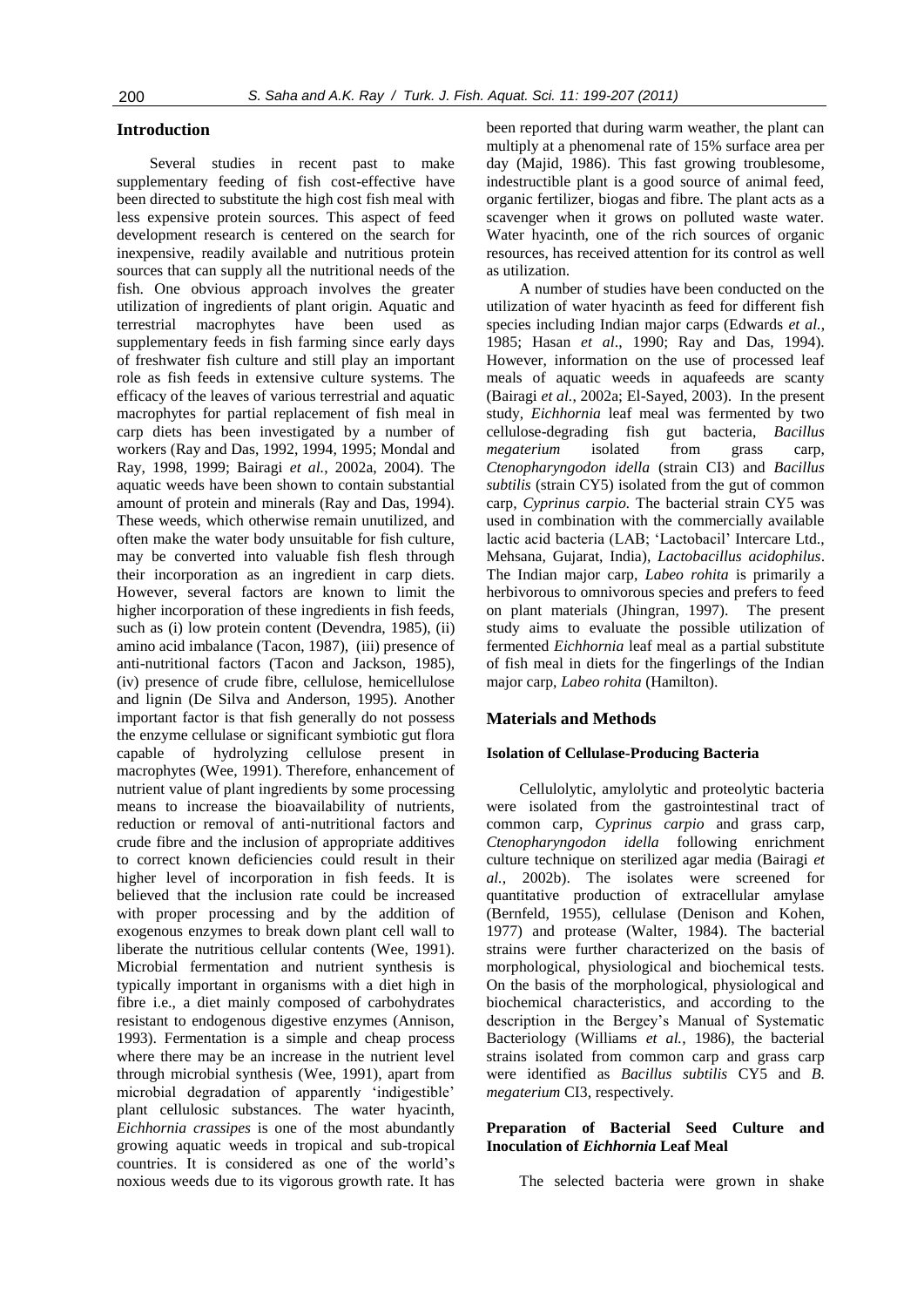bottles in 4% tryptone soya broth (Hi-media, Mumbai, India) for seed culture at 37°C for 24 hours to obtain an average viable count of about  $10^7$  cells ml<sup>-1</sup> broth in both the cases. Leaves of *Eichhornia crassipes* were sun-dried and finely ground and passed through a fine meshed sieve to ensure homogeneity. Weighed amount of ground leaf meal was moistened with 50% w  $v^{-1}$  liquid basal medium containing (g  $L^{-1}$ ):  $KH_2PO_4$ , 4; NaHPO<sub>4</sub>, 4; MgSO<sub>4</sub>.7H<sub>2</sub>O, 0.2; CaCl<sub>2</sub>,  $0.001$ ; FeSO<sub>4</sub>.7H<sub>2</sub>O,  $0.004$  and autoclaved for sterilization. The sterilized leaf meal was inoculated with *Bacillus subtilis* and *B. megaterium* culture separately at the rate of  $10<sup>7</sup>$  bacterial cells per gram of dried leaf and kept for 15 days at 37°C for fermentation. No further study was conducted to detect the bacteria after inoculation.

# **Experimental Diets**

Nine isonitrogenous (approximately 30% crude protein) and isocaloric  $(18 \text{ kJ g}^{-1})$  gross energy approximately) experimental diets (D1 to D9) were formulated incorporating either raw or fermented *Eichhornia* leaf meal at three different levels (20%, 30% and 40%) replacing other ingredients including fishmeal from the reference diet (RD) so that the crude protein level of the diets remain approximately 30%. Diets D1, D2 and D3 were prepared with raw *Eichhornia* leaf meal, D4, D5, D6 with *Bacillus megaterium* CI3 inoculated *Eichhornia* leaf meal and diets D7, D8 and D9 were formulated with *Eichhornia* leaf meal fermented with *Bacillus subtilis* CY5 along with a commercial preparation of *Lactobacillus acidophilus* (LAB; 'Lactobacil'

Intercare Ltd., Mehsana, Gujarat, India) at the rate of  $10<sup>6</sup>$  cells per gram to determine the synergistic effect of LAB, if any. To each of the formulated diet 1% chromic oxide was added as digestibility marker (Table 1). The diets were prepared in pelleted form using 0.5% carboxymethylcellulose as binder and the pellets were sun dried and stored in airtight containers in a refrigerator until used.

#### **Experimental Design**

The experiment was conducted in flow-through 90L circular fibre-glass tanks. Rohu (*Labeo rohita*) fingerlings obtained from a local fish seed dealer, were acclimatized to laboratory conditions for 15 days and fed with a mixture (1:1) of rice bran and mustard oil cake prior to the commencement of the feeding trial. Rohu fingerlings (mean weight  $4.0\pm0.14$  g) were randomly distributed at the rate of 15 fish per tank with three replicates for each treatment. Each experimental tank was supplied with unchlorinated water from a deep tube well with continuous aeration. All the fish were fed once daily at 10:30 hours at a fixed feeding rate of 3% body weight per day for 80 days. Each group of fish were weighed every  $15<sup>th</sup>$  day and the quantity of feed given was adjusted accordingly. Any left over feed was collected 6 h after each feeding by pipetting to determine the feed consumption. Since carboxymethylcellulose was used as binder during preparation of diets, the uneaten feeds were not dissolved in water. The uneaten feeds could be easily distinguished from faecal matter by their size which were carefully pipetted and weighed after oven drying. The digestibility experiment was

**Table 1.** Composition (% dry weight) and proximate analysis of experimental diets (on dry matter basis)

| Ingredients                   | <b>RD</b> | Diets with raw<br>Eichhornia leaf meal |                |                |                | Diets with <i>Eichhornia</i> leaf<br>meal fermented with<br>B. megaterium CI3 |                | Diets with <i>Eichhornia</i> leaf<br>meal fermented with<br>$B.$ subtilis $CY5 + LAB$ |                |                |
|-------------------------------|-----------|----------------------------------------|----------------|----------------|----------------|-------------------------------------------------------------------------------|----------------|---------------------------------------------------------------------------------------|----------------|----------------|
|                               |           | D1                                     | D <sub>2</sub> | D <sub>3</sub> | D <sub>4</sub> | D <sub>5</sub>                                                                | D <sub>6</sub> | D7                                                                                    | D <sub>8</sub> | D <sub>9</sub> |
| Fish meal                     | 30.00     | 25.00                                  | 22.00          | 20.00          | 25.00          | 22.00                                                                         | 20.00          | 25.00                                                                                 | 22.00          | 20.00          |
| Soyabean meal                 | 35.00     | 30.33                                  | 33.58          | 34.00          | 30.33          | 33.58                                                                         | 34.00          | 28.71                                                                                 | 30.00          | 31.00          |
| Ricebran                      | 32.00     | 21.66                                  | 11.41          | 3.00           | 21.66          | 11.41                                                                         | 3.00           | 23.28                                                                                 | 15.00          | 6.00           |
| Eichhornia leaf<br>meal       | ۰         | 20.00                                  | 30.00          | 40.00          | 20.00          | 30.00                                                                         | 40.00          | 20.00                                                                                 | 30.00          | 40.00          |
| Codliver oil                  | 0.50      | 0.50                                   | 0.50           | 0.50           | 0.50           | 0.50                                                                          | 0.50           | 0.50                                                                                  | 0.50           | 0.50           |
| Soyabean oil                  | 0.50      | 0.50                                   | 0.50           | 0.50           | 0.50           | 0.50                                                                          | 0.50           | 0.50                                                                                  | 0.50           | 0.50           |
| Premix <sup>T</sup>           | 1.00      | 1.00                                   | 1.00           | 1.00           | 1.00           | 1.00                                                                          | 1.00           | 1.00                                                                                  | 1.00           | 1.00           |
| Chromic oxide                 | 1.00      | 1.00                                   | 1.00           | 1.00           | 1.00           | 1.00                                                                          | 1.00           | 1.00                                                                                  | 1.00           | 1.00           |
| Proximate composition (%)     |           |                                        |                |                |                |                                                                               |                |                                                                                       |                |                |
| Dry matter                    | 99.75     | 99.90                                  | 99.90          | 99.90          | 99.91          | 99.93                                                                         | 99.94          | 99.00                                                                                 | 99.90          | 99.93          |
| Crude protein                 | 31.25     | 29.11                                  | 29.79          | 29.52          | 29.11          | 28.89                                                                         | 32.00          | 28.67                                                                                 | 30.17          | 31.20          |
| Crude lipid                   | 7.50      | 4.50                                   | 7.50           | 6.00           | 7.20           | 11.00                                                                         | 10.00          | 10.00                                                                                 | 10.00          | 10.20          |
| Ash                           | 13.00     | 15.50                                  | 15.00          | 13.00          | 14.00          | 12.50                                                                         | 14.00          | 12.00                                                                                 | 13.00          | 13.50          |
| Crude fibre                   | 12.00     | 9.89                                   | 9.50           | 10.00          | 7.20           | 7.50                                                                          | 7.80           | 6.70                                                                                  | 6.90           | 7.20           |
| NFE <sup>2</sup>              | 36.00     | 40.90                                  | 38.19          | 41.38          | 42.40          | 40.04                                                                         | 36.14          | 42.53                                                                                 | 39.83          | 37.83          |
| Gross energy<br>$(kJ g^{-1})$ | 18.17     | 16.84                                  | 17.51          | 17.80          | 17.84          | 18.92                                                                         | 18.72          | 18.80                                                                                 | 18.80          | 18.88          |
| Tannin                        | ND        | 0.10                                   | 0.20           | 0.30           | ND             | ND                                                                            | ND             | ND                                                                                    | ND             | ND             |
| Phytic acid                   | ND        | ND                                     | ND             | ND             | ND             | ND                                                                            | ND             | ND                                                                                    | ND             | ND             |

Vitamin and mineral mixture; <sup>2</sup>Nitrogen-free extract; ND=Not detectable; RD= Reference diet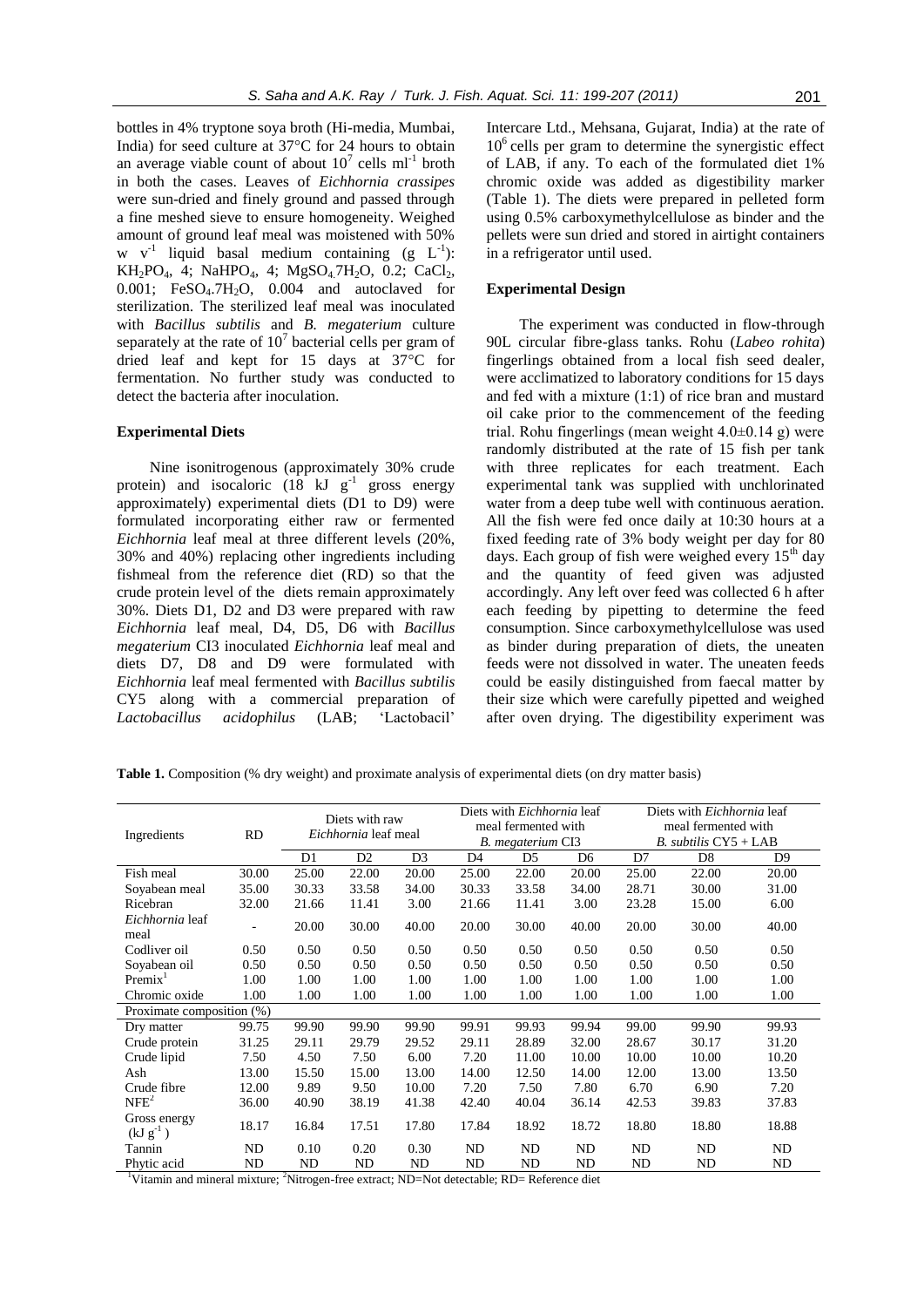conducted in a static water system. The faecal matters voided by the fish were collected everyday in the morning following the 'immediate pipetting' method outlined by Spyridakis *et al.* (1989) from the replicate of each dietary treatment. The faeces naturally released by the fish could be easily detected and were immediately removed from the water with a glass canula. Pooled samples of uneaten feed and faecal matters for each dietary treatment were dried at 55°C and stored in a refrigerator for subsequent analysis. At the termination of 80-day feeding experiment the fish from each dietary treatment were weighed and analysed for carcass composition. There was no mortality of fish during the feeding trial.

Water quality was monitored every 10<sup>th</sup> day for temperature, pH, dissolved oxygen and total alkalinity. The ranges of water quality parameters were: temperature, 29-32°C, pH, 6.5-7.3, dissolved oxygen, 4.9-7.2 mg  $L^{-1}$ , alkalinity, 160-182 mg  $L^{-1}$ .

#### **Chemical Analyses and Data Collection**

Feed ingredients, experimental diets, feacal samples and fish carcass (at the beginning and after the termination of experiment) were analyzed for proximate composition according to AOAC (1990) procedures as follows: Moisture was determined by oven drying at 105°C for 24 h; crude protein (Nitrogen  $\times$  6.25) by micro Kjeldahl digestion and distillation after acid digestion using a Kjeltec 1026 Distilling Unit together with a Tecator 2000 Digestion System (Tecator, Höganäs, Sweden); lipid was determined by extracting the residue with 40-60°C petroleum ether for 7-8 h in a Soxhlet apparatus; crude fibre was estimated as loss in ignition of dried lipid-free residues after digestion with  $1.25\%$  H<sub>2</sub>SO<sub>4</sub> and 1.25% NaOH in a Fiber cap 2021/2023 System (Foss Tecator, Sweden); and ash was determined by ignition at 550°C in a Muffle furnace to constant weight. Nitrogen free extract (NFE) was computed by taking the sum of values for crude protein, crude lipid, crude fibre and moisture and subtracting this from 100 (Maynard *et al.*, 1979). Cellulose and hemicellulose contents were determined according to Updegraff (1969) and Goering and Vansoest (1975), respectively. Estimation of total free amino acids and total free fatty acids in raw and fermented leaf meal were done according to Moore and Stein (1948) and Cox and Pearson (1962), respectively. Chromic oxide in the diets and faecal samples was estimated following the method of Bolin *et al*. (1952). Tannin content in both fermented and raw *Eichhornia* leaf meal was determined using Folin- Denis reagent (Schanderi, 1970). Phytic acid content was determined according to Wheeler and Ferrel (1971). The water quality parameters were monitored following the methods outlined by APHA (1985). Fish performance in terms of weight gain  $(\%)$ , specific growth rate (SGR), feed conversion ratio (FCR), protein efficiency ratio (PER) and apparent net protein utilization (ANPU, %) was calculated using the following formulae:

Weight gain  $(\%) = [(\text{Final body weight} - \text{Initial body})]$ weight / Initial body weight)/Initial body weight $] \times 100$ .

Specific Growth Rate =  $[(\ln W_t - \ln W_i)/T] \times 100$ ,  $(SGR; % day<sup>-1</sup>)$ 

where  $W_t$  is weight of fish at time  $t$ ,  $W_i$  is weight of fish at time 0, and *T* is the culture period in days.

Feed Conversion Ratio=Feed consumed/Weight gain. (FCR)

Protein Efficiency Ratio= Weight gain/Protein intake. (PER)

Apparent Net Protein Utilization (ANPU, %) = (Net increase in carcass protein / Protein consumed)  $\times$  100.

Apparent protein digestibility (APD, %) was calculated according to De Silva and Anderson (1995) as follows:

Apparent Protein (%) =  $100-100[100 \times (I_d/I_f \times P_f/P_d)]$ , Digestibility

where  $I_d$  represents chromic oxide in diet and  $I_f$ , chromic oxide in faeces,  $P_d$  is protein in diet, and  $\overrightarrow{P}_f$ , protein in faeces.

#### **Statistical Analysis**

Statistical analysis of data was performed by analysis of variance (ANOVA) using Microsoft software Statistica followed by Duncan's multiple range test (Duncan, 1955).

# **Results**

Experimental diets and the proximate composition of raw and fermented *Eichhornia* leaf meal are presented in Tables 1 and 2, respectively. Fermentation of leaf meal with fish gut microbiota resulted in significant increase in the levels of free amino acids and fatty acids, whereas, there was a decrease in crude fibre content, cellulose, hemicellulose and anti-nutritional factors, tannin and phytic acid. The crude protein level in fermented leaf meal also increased.

Data on growth performance and feed utilization of *L. rohita* fingerlings in terms of percentage weight gain, SGR, FCR, PER, ANPU and APD are presented in Table 3. Growth performance was significantly affected by the type and inclusion level of *Eichhornia* leaf meal. The fish reared with raw *Eichhornia* leaf meal incorporated diets showed inferior growth performance in comparison to the group of fish reared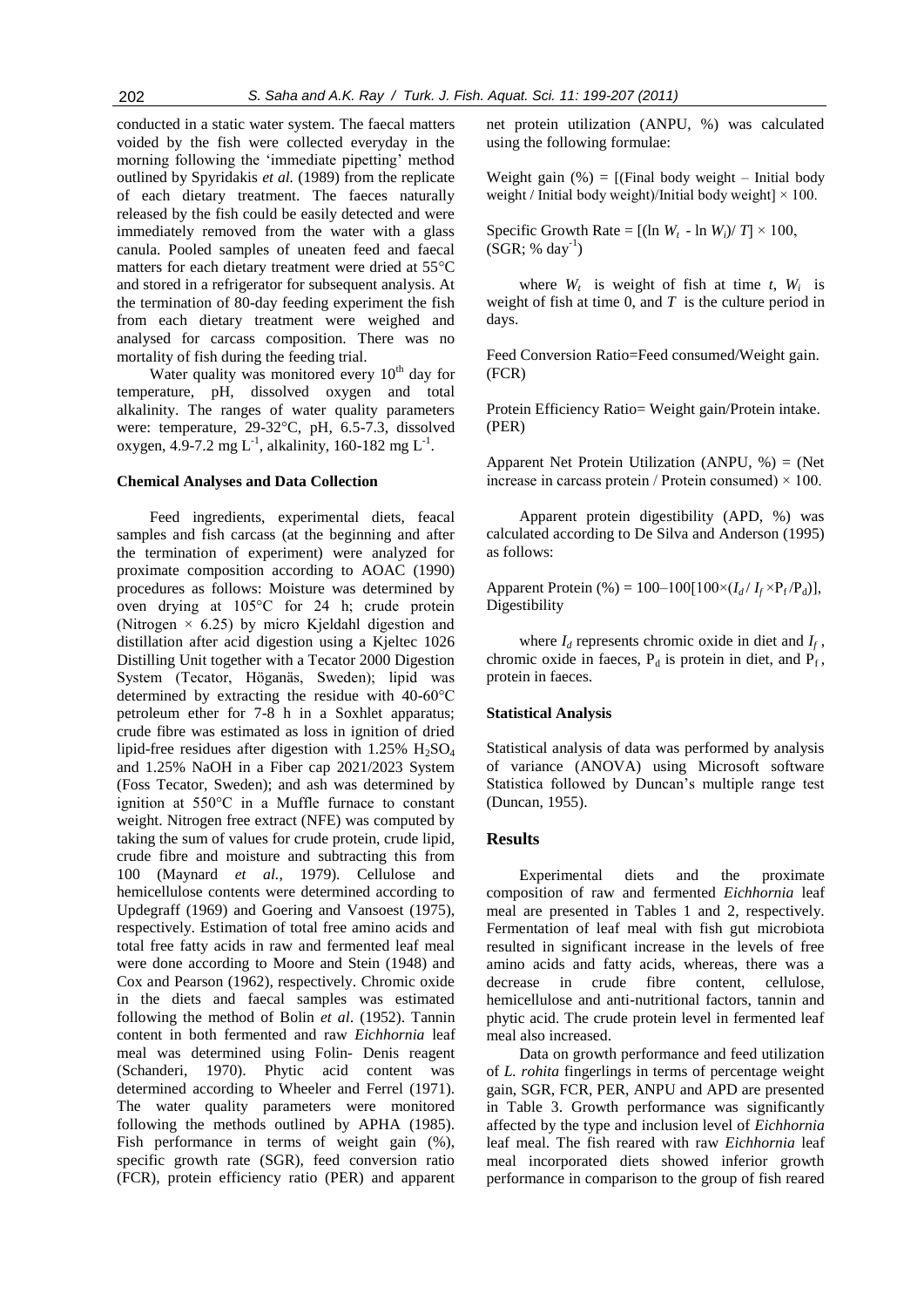| Parameters                   | Raw <i>Eichhornia</i> leaf<br>meal | <i>Eichhornia</i> leaf meal fermented<br>by <i>B. megaterium</i> CI3 | Fermented <i>Eichhornia</i> leaf meal<br>by <i>B. subtilis</i> $CY5 + LAB$ |  |  |  |
|------------------------------|------------------------------------|----------------------------------------------------------------------|----------------------------------------------------------------------------|--|--|--|
| Crude protein                | 13.37                              | 14.44                                                                | 16.88                                                                      |  |  |  |
| Ash                          | 17.00                              | 14.00                                                                | 12.60                                                                      |  |  |  |
| Crude lipid                  | 1.00                               | 1.50                                                                 | 1.00                                                                       |  |  |  |
| Crude fibre                  | 15.00                              | 12.00                                                                | 13.50                                                                      |  |  |  |
| $NFE^*$                      | 47.63                              |                                                                      |                                                                            |  |  |  |
| Gross energy ( $kJ g^{-1}$ ) | 14.22                              |                                                                      |                                                                            |  |  |  |
| Free amino acids             | 0.36                               | 0.79                                                                 | 0.98                                                                       |  |  |  |
| Free fatty acids             | 2.80                               | 3.30                                                                 | 3.80                                                                       |  |  |  |
| Cellulose                    | 11.40                              | 7.65                                                                 | 5.80                                                                       |  |  |  |
| Hemicellulose                | 0.15                               | 0.06                                                                 | 0.10                                                                       |  |  |  |
| Tannin                       | 0.98                               | 0.38                                                                 | 0.20                                                                       |  |  |  |
| Phytic acid                  | 0.42                               | 0.32                                                                 | 0.37                                                                       |  |  |  |

**Table 2.** Proximate composition of raw and fermented *Eichhornia crassipes* leaf meal (% dry matter basis)

\*Nitrogen-free extract

**Table 3.** Growth performances and feed utilization efficiencies in *Labeo rohita* fingerlings fed experimental diets for 80 days. Data are mean value  $\pm$  SE (n=3)

|                                                                            |                    |                    | Diets with raw <i>Eichhornia</i> leaf |                   | Diets with <i>Eichhornia</i> leaf |                     |                 | Diets with <i>Eichhornia</i> leaf meal |                   |                    |
|----------------------------------------------------------------------------|--------------------|--------------------|---------------------------------------|-------------------|-----------------------------------|---------------------|-----------------|----------------------------------------|-------------------|--------------------|
|                                                                            | <b>RD</b>          |                    | meal                                  |                   |                                   | meal fermented with |                 | fermented with                         |                   |                    |
| Parameters                                                                 |                    |                    |                                       |                   |                                   | B. megaterium CI3   |                 | $B.$ subtilis $CY5 + LAB$              |                   |                    |
|                                                                            |                    | D1                 | D <sub>2</sub>                        | D <sub>3</sub>    | D <sub>4</sub>                    | D <sub>5</sub>      | D <sub>6</sub>  | D7                                     | D <sub>8</sub>    | D <sub>9</sub>     |
| Av. initial wt $(g)$                                                       | 4.00               | 4.00               | 4.00                                  | 4.00              | 4.00                              | 4.00                | 4.00            | 4.00                                   | 4.00              | 4.00               |
|                                                                            | $\pm 0.14$         | $\pm 0.17$         | $\pm 0.19$                            | $\pm 0.20$        | $\pm 0.16$                        | $\pm 0.18$          | $\pm 0.21$      | $\pm 0.15$                             | $\pm 0.14$        | ±0.14              |
| Av. final wt $(g)$                                                         | 6.59 <sup>b</sup>  | 6.42 <sup>b</sup>  | 6.40 <sup>b</sup>                     | $6.38^{b}$        | 7.19 <sup>a</sup>                 | $7.25^{\rm a}$      | $6.83^{a}$      | 7.09 <sup>a</sup>                      | $6.98^{a}$        | 6.76 <sup>a</sup>  |
|                                                                            | $\pm 0.23$         | $\pm 0.22$         | $\pm 0.23$                            | $\pm 0.22$        | $\pm 0.25$                        | $\pm 0.26$          | $\pm 0.24$      | $\pm 0.25$                             | $\pm 0.24$        | $\pm 0.24$         |
| Weight gain $(\%)$                                                         | $64.75^{\rm b}$    | $60.50^\circ$      | 60.00 <sup>c</sup>                    | $59.50^{\circ}$   | $79.75^{\text{a}}$                | $81.25^{\rm a}$     | $70.75^{\rm b}$ | $77.25^{\rm a}$                        | $74.50^{\circ}$   | 69.00 <sup>b</sup> |
|                                                                            | $\pm 2.28$         | ±2.135             | ±2.21                                 | $\pm 2.1$         | $\pm 2.8$                         | $\pm 2.8$           | $\pm 2.5$       | $\pm 2.7$                              | $\pm 2.6$         | $\pm 2.4$          |
| Feed intake $(g 100g^{-1})$<br>BW of fish day <sup>-1</sup> ) <sup>1</sup> | 1.33               | 1.35               | 1.36                                  | 1.39              | 1.24                              | 1.22                | 1.26            | 1.26                                   | 1.27              | 1.30               |
| $SGR$ (% day <sup>-1</sup> )                                               | $0.63^{\rm b}$     | 0.59 <sup>c</sup>  | 0.58 <sup>c</sup>                     | 0.58 <sup>c</sup> | $0.73^{\rm a}$                    | $0.74^{\circ}$      | $0.67^{\rm b}$  | $0.71^{\rm a}$                         | $0.69^{\rm a}$    | $0.65^{\rm b}$     |
|                                                                            | $\pm 0.02$         | $\pm 0.02$         | $\pm 0.20$                            | $\pm 0.02$        | $\pm 0.02$                        | $\pm 0.02$          | $\pm 0.02$      | $\pm 0.03$                             | $\pm 0.02$        | $\pm 0.02$         |
| <b>FCR</b>                                                                 | 2.70 <sup>b</sup>  | $2.88^{a}$         | $2.92^{\rm a}$                        | 2.99 <sup>a</sup> | $2.25^{\circ}$                    | 2.19 <sup>d</sup>   | $2.44^{\circ}$  | $2.32^{\circ}$                         | 2.39 <sup>c</sup> | $2.55^{\rm b}$     |
|                                                                            | $\pm 0.09$         | $\pm 0.10$         | $\pm 0.10$                            | $\pm 0.11$        | $\pm 0.08$                        | $\pm 0.08$          | $\pm 0.85$      | $\pm 0.08$                             | $\pm 01$          | $\pm 0.09$         |
| <b>PER</b>                                                                 | 1.18 <sup>c</sup>  | 1.19 <sup>c</sup>  | 1.14 <sup>c</sup>                     | 1.13 <sup>c</sup> | $1.52^{\rm a}$                    | $1.58^{a}$          | $1.32^{b}$      | $1.50^{\circ}$                         | $1.38^{b}$        | $1.25^{\circ}$     |
|                                                                            | ±0.042             | $\pm 0.042$        | $\pm 0.041$                           | $\pm 0.037$       | $\pm 0.055$                       | $\pm 0.056$         | ±0.048          | $\pm 0.053$                            | ±0.049            | ±0.046             |
| ANPU $(%)$                                                                 | $26.99^e$          | $36.96^{\rm d}$    | $18.20^{t}$                           | $20.94^t$         | $73.22^{\circ}$                   | $83.64^{\circ}$     | $82.23^{\circ}$ | 79.79 <sup>b</sup>                     | $87.02^{\rm a}$   | $70.58^{\circ}$    |
|                                                                            | $\pm 0.951$        | ±1.304             | $\pm 0.643$                           | $\pm 0.735$       | ±2.588                            | $\pm 4.18$          | ±1.142          | $\pm 2.818$                            | $\pm 3.076$       | ±2.510             |
| $APD$ $(\%)$                                                               | 80.71 <sup>b</sup> | 80.51 <sup>b</sup> | 79.96 <sup>b</sup>                    | $79.83^{b}$       | $81.41^a$                         | $86.78^{a}$         | $82.47^{\circ}$ | 81.29 <sup>a</sup>                     | $82.01^a$         | $82.23^a$          |
|                                                                            | $\pm 2.1$          | ± 2.19             | ± 2.23                                | ± 2.17            | ± 2.24                            | ± 2.42              | $\pm 2.28$      | ± 2.3                                  | ± 2.31            | ± 2.38             |

Mean values with same superscripts in the same row are not significantly different (P<0.05).

<sup>1</sup> Statistical analysis was not possible as determinations were performed on pooled samples.

with fermented leaf meal incorporated diets as well as reference diet (RD). A decreasing trend in growth performance was noticed with increasing level of raw *Eichhornia* leaf meal whereas, growth was significantly higher (P<0.05) with diets containing fermented leaf meal in comparison to the reference diet (RD). Highest live weight gain (%) was recorded in the group of fish fed diet D5 (30% inclusion of *Eichhornia* leaf meal fermented with *B. megaterium* CI3) which was not significantly different  $(P<0.05)$ from the fish fed other diets incorporated with fermented *Eichhornia* leaf meal. SGR was highest in the group of fish fed diet D5 which was not significantly different (P<0.05) from those in the groups of fish reared on diets D4, D7 and D8. PER value was highest for diet D5 (30% inclusion of *Eichhornia* leaf meal fermented with *B. megaterium* CI3) which was not significantly different from those with diets D4 and D7. FCR was best for diet D5 and

worst for diet D3 (40% raw *Eichhornia* leaf meal incorporation). Best result regarding ANPU was observed in the group of fish fed diet D8 which was not significantly (P<0.05) different from that in the groups of fish fed diets D5 and D6.

Apparent protein digestibility (APD) value was highest in fish fed diet D5 (30% inclusion of *Eichhornia* leaf meal fermented with *B. megaterium* CI3). APD values for fermented leaf meal incorporated diets were significantly  $(P<0.05)$  higher than those for raw leaf meal incorporated diets as well as reference diet (RD). There was no significant difference  $(P<0.05)$  in APD values for raw leaf meal incorporated diets and reference diet (RD).

The results of proximate carcass composition of fish before and after the experiment are presented in Table 4. The carcass composition of the experimental fish was influenced by the type and inclusion level of *Eichhornia* leaf meal in the diets. The deposition of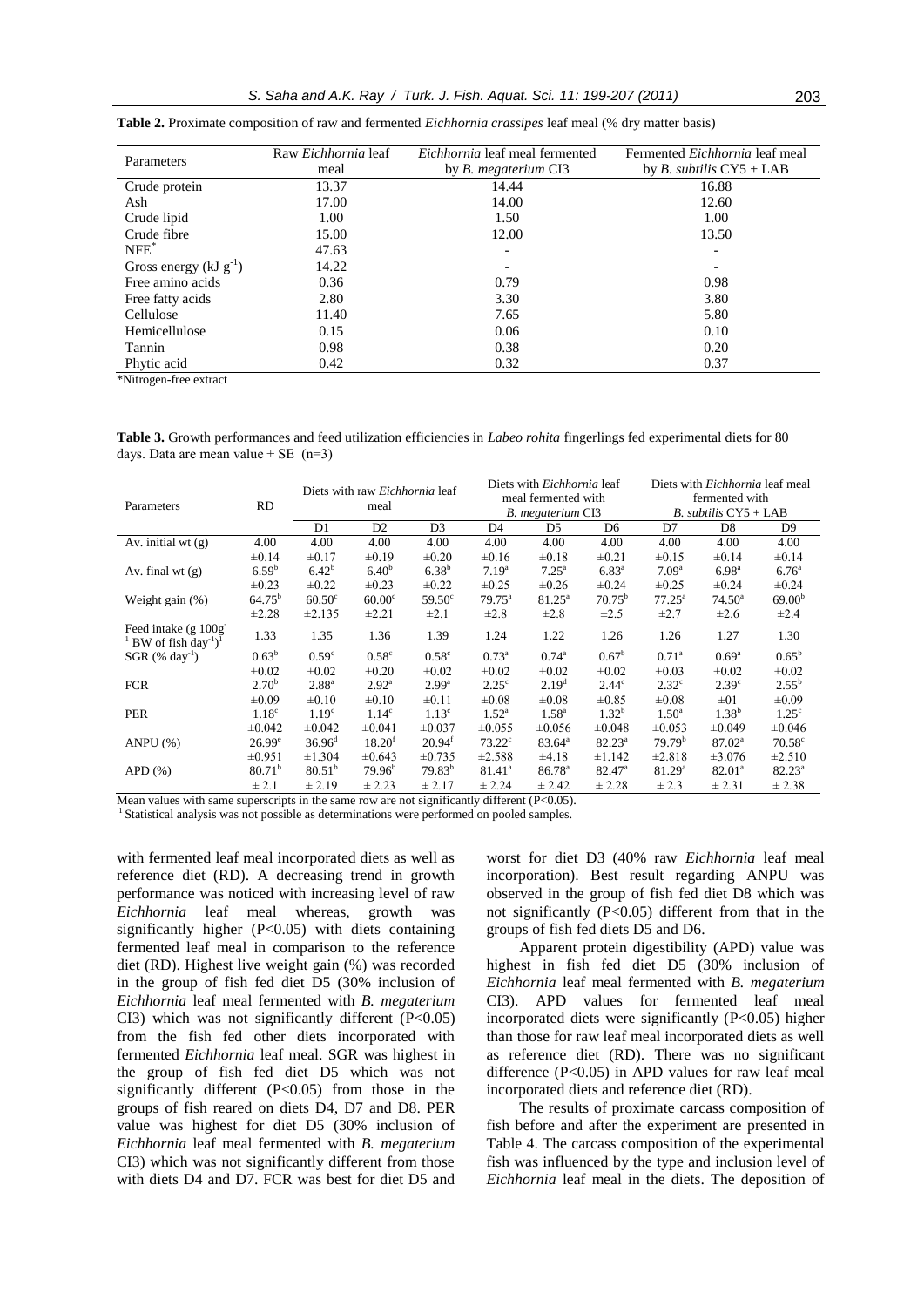| <b>Table 4.</b> Proximate carcass composition (% wet weight) of the experimental fish at the start and end of 80 days feeding |  |
|-------------------------------------------------------------------------------------------------------------------------------|--|
| experiment. Data are mean value $\pm$ SE (n=3)                                                                                |  |

|               |         |                 |                    | Diets with raw Eichhornia |                    | Diets with <i>Eichhornia</i> leaf<br>meal fermented with |                   |                   | Diets with <i>Eichhornia</i> leaf<br>meal fermented with <i>B. subtilis</i> |                 |                   |  |
|---------------|---------|-----------------|--------------------|---------------------------|--------------------|----------------------------------------------------------|-------------------|-------------------|-----------------------------------------------------------------------------|-----------------|-------------------|--|
| Parameters    | Initial | <b>RD</b>       | leaf meal          |                           |                    |                                                          | B. megaterium CI3 |                   | $CY5 + LAB$                                                                 |                 |                   |  |
|               |         |                 | D1                 | D <sub>2</sub>            | D <sub>3</sub>     | D4                                                       | D5                | D <sub>6</sub>    | D7                                                                          | D <sub>8</sub>  | D <sub>9</sub>    |  |
| Moisture      | 82.0    | $76.75^{\circ}$ | $78.75^{\circ}$    | $79.00^{\rm a}$           | $80.49^{\circ}$    | $80.00^a$                                                | $79.00^a$         | $79.20^a$         | $78.50^{\circ}$                                                             | $81.00^{\rm a}$ | $79.00^a$         |  |
|               |         | $\pm 2.68$      | $\pm 2.78$         | ± 2.79                    | ± 2.84             | $\pm 2.83$                                               | $\pm 2.79$        | $\pm 2.80$        | ± 2.77                                                                      | ± 2.86          | ± 2.79            |  |
| Crude protein | 9.85    | $10.44^{b}$     | 10.60 <sup>b</sup> | $10.23^{b}$               | 11.29 <sup>b</sup> | $11.38^{a}$                                              | $11.57^{\rm a}$   | $10.54^b$         | $11.49^{\rm a}$                                                             | $11.72^{\rm a}$ | $11.40^a$         |  |
|               |         | $\pm 0.37$      | $\pm 0.37$         | $\pm 0.36$                | $\pm 0.36$         | $\pm 0.40$                                               | $\pm 0.40$        | $\pm 0.37$        | $\pm 0.40$                                                                  | $\pm 0.41$      | $\pm 0.40$        |  |
| Crude lipid   | 2.10    | $4.50^{\rm a}$  | $3^{57b}$          | $2.21^{\circ}$            | $3.11^{\circ}$     | $2.48^{d}$                                               | $3.20^\circ$      | $2.30^{\rm d}$    | $3.41^{\rm b}$                                                              | $2.02^{\circ}$  | $2.52^{\rm d}$    |  |
|               |         | $\pm 0.15$      | $\pm 0.12$         | $\pm 0.07$                | $\pm 0.10$         | $\pm 0.08$                                               | $\pm 0.11$        | $\pm 0.07$        | $\pm 0.12$                                                                  | $\pm 0.07$      | $\pm 0.08$        |  |
| Ash           | 4.0     | $3.54^b$        | $3.00^{\circ}$     | 3.47 <sup>b</sup>         | $3.23^{b}$         | 4.09 <sup>a</sup>                                        | 4.27 <sup>a</sup> | 4.12 <sup>a</sup> | $4.05^{\circ}$                                                              | $3.42^{b}$      | 4.00 <sup>a</sup> |  |
|               |         | $\pm 0.12$      | $\pm 0.11$         | $\pm 0.12$                | $\pm 0.11$         | $\pm 0.14$                                               | $\pm 0.15$        | $\pm 0.14$        | $\pm 0.14$                                                                  | $\pm 0.12$      | $\pm 0.14$        |  |

Mean values with same superscripts in the same row are not significantly different (P< 0.05)

protein in the carcass increased over the initial value in all dietary treatments. Highest accumulation of carcass protein was recorded in the group of fish fed diet D8 (30% inclusion of *Eichhornia* leaf meal fermented by *B. subtilis* CY5 and LAB) which was not significantly different  $(P<0.05)$  from the fish fed diets D4, D5, D7 and D9. Highest lipid deposition was observed in fish fed reference diet. The carcass ash content was highest in fish fed diet D5 (30% inclusion of *Eichhornia* leaf meal fermented with *B. megaterium* CI3).

#### **Discussion**

The results of the present study demonstrate that *Eichhornia crassipes* leaf meal fermented with enzyme producing fish gut bacteria could be exploited as an ingredient for incorporation into the formulated diets for rohu fingerlings. From the study it is evident that *Eichhornia* leaf meal fermented with both *Bacillus subtilis* CY5+*Lactobacillus* (LAB) as well as *Bacillus megaterium* CI3 could be incorporated up to 40% levels in the diets of rohu fingerling. However, the best performance and feed utilization efficiency was recorded at 30% inclusion level of *Bacillus megaterium* CI3 inoculated *Eichhornia* leaf meal and 20% inclusion level of *Bacillus subtilis* CY5+ LAB inoculated *Eichhornia* leaf meal. Growth performance of the fish fed fermented *Eichhornia* leaf meal incorporated diets was superior to those fed similar levels of raw *Eichhornia* leaf meal incorporated diets.

*Eichhornia crassipes* is generally considered as nuiscence to the aquatic body. There are several experiments underway to explore the potentiality of the plant's by-products as source of methane gas or animal feed. Incorporation of the *Eichhornia* leaf meal to replace the fishmeal in formulated fish feed can be attributed to achieve the goal of formulation of cost-effective fish feed. However, the presence of several anti-nutritional factors and high level of crude fibre content hinder its utilization as dietary ingredient as such. In the present study, the tannin and phytic acid contents in *Eichhornia* leaf meal were estimated to be 0.98% and 0.42%, respectively. There are several studies on the toxicity of tannins on the

growth and the digestive enzyme profiles of fish (Hossain and Jauncey, 1989; Mukhopadhyay and Ray, 1996, 1999a, 1999b; Bairagi *et al*., 2002a, 2004; Maitra and Ray, 2003; Ramachandran and Ray, 2004; Mandal and Ghosh, 2010). Tannins affect the protein and dry matter digestibility either by inhibiting the activity of protease and possibly other digestive enzymes or by forming indigestible complexes with dietary protein (Krogdahl, 1989). Phytic acid acts as a chelator, forming protein and mineral-phytic acid complexes which cause reduced protein and mineral bioavailability (Spinelli *et al*., 1983; Hossain and Jauncey, 1989, 1993; Cain and Garling, 1995). In the present study, it was observed that fermentation of *Eichhornia* leaf meal with two different extracellular enzyme producing bacterial strains resulted in reduction of tannin and phytic acid. Apart from the anti-nutrients, the crude fibre content also plays a vital role in poor digestibility of plant ingredients (Hastings, 1964; Atack *et al*., 1979; Jackson *et al*., 1982; De Silva *et al*., 1990; Bairagi *et al*., 2002a, 2004; Ramachandran *et al*., 2005). The results of several feeding trials indicated that the tannin, phytic acid and crude fibre level of plant leaf meals and seed meals can be considerably reduced after being fermented with extracellular enzymes specially cellulase, amylase and protease producing bacterial strains in solid state fermentation process (Bairagi *et al*., 2002a, 2004; Ramachandran *et al*., 2005).

In the present study, two cellulolytic bacterial strains, one (*Bacillus megaterium* CI3) isolated from the gut of *Ctenopharyngodon idella* and the other (*Bacillus subtilis* CY5) from the gut of *Cyprinus carpio* were used to inoculate the *Eichhornia* leaf meal *in vitro*. During fermentation, generally an increase in the nutrient level through microbial synthesis occurs (Wee, 1991). The increased level of crude protein, free amino acids and free fatty acids in fermented *Eichhornia* leaf meal in comparison to the raw leaf meal is consistent to the findings of Bairagi *et al*. (2002a, 2004) and Ramachandran *et al*. (2005). Fermentation thus resulted in an improvement of nutritive value of *Eichhornia* leaf meal. As fermentation reduces the level of different antinutrients as well as crude fibre content due to the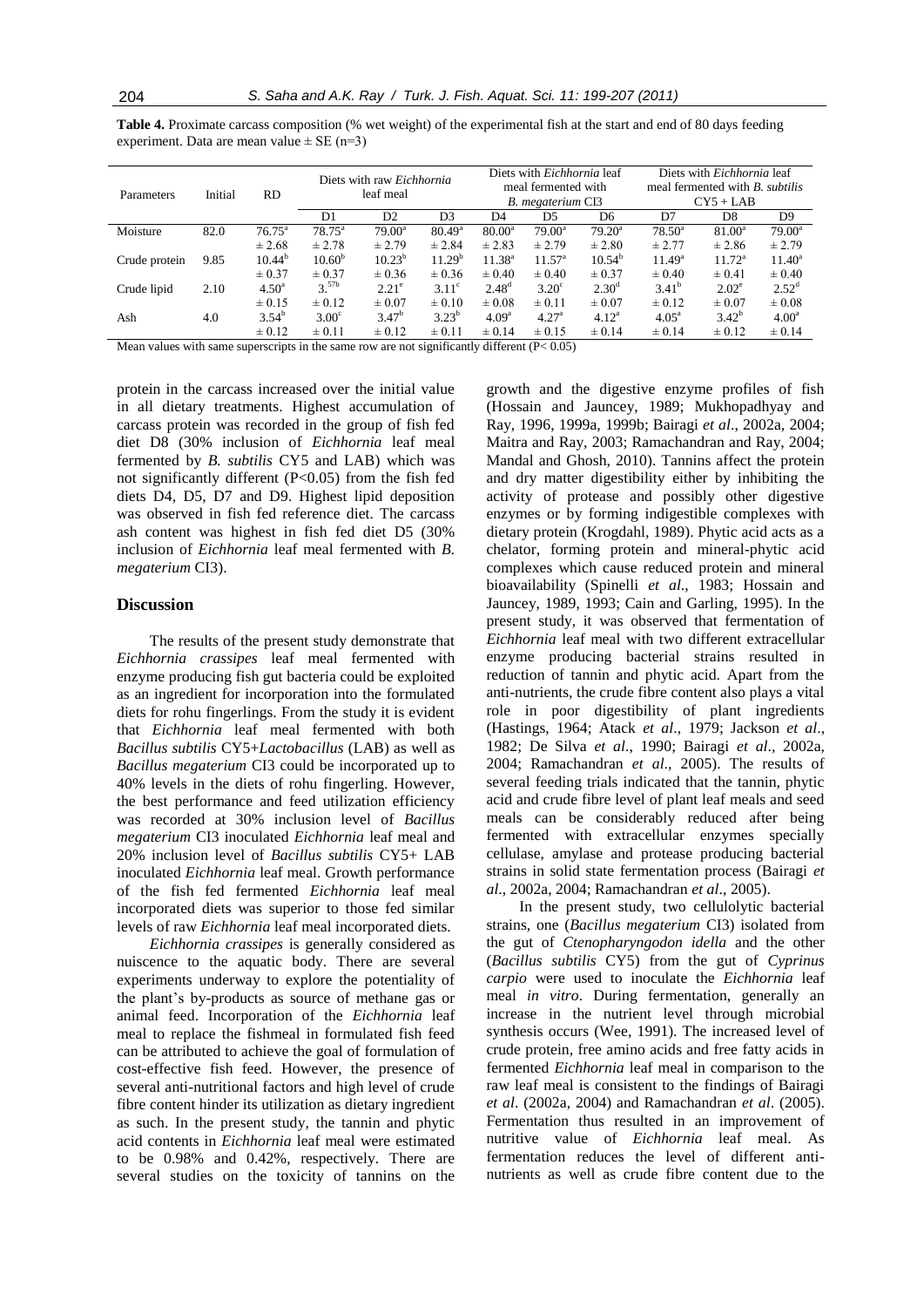cellulolytic activity of the bacterial strains, the protein utilization efficiency was found significantly better in the group of fish fed fermented *Eichhornia* leaf meal incorporated diets than those fed with raw leaf meal incorporated diets. The crude protein levels increased from 13.33% to 14.44% and 16.88% and the crude fibre level decreased from 15% to 12% and 13.5% in *Eichhornia* leaf meal fermented with *B. megaterium*  CI3 and *B. subtilis* CY5 + LAB, respectively. Due to improved nutritional quality and better nutrient digestibility, fermented leaf meal incorporated diets resulted in better growth performance in terms of percentage weight gain, SGR, FCR and PER. Lipids contain more energy per unit weight than any other dietary component, and they are used efficiently by fish as energy sources. Moreover, lipid is easily digested and metabolized and serves as a much better source of energy for protein-sparing than carbohydrate (De Silva and Anderson, 1995). In the present study, although all the diets were isocaloric  $(18.23 \text{ kJ g}^{-1})$ , diets D5 to D9 (containing fermented *Eichhornia* leaf meal) contained higher levels of lipid (10.0% to 11.0%) than diets D1 to D3 (containing unfermented or raw leaf meal) (4.5 to 6.0%). The differences in growth performance of rohu fingerlings may therefore, also be attributed to varying levels of lipid in the diets (calorie intake). While evaluating the effects of different fermentation methods on the nutritive value of water hyacinth leaf meal, El-Sayed (2003) reported that fermented water hyacinth leaf meal can be incorporated up to 20% in the formulated diets for Nile tilapia, *Oreochromis niloticus*. Bairagi *et al*. (2002a, 2004) reported that *Lemna* and *Leucaena* leaf meals fermented with two strains of *Bacillus* species could be successfully used to replace fishmeal up to 30% incorporation level in formulated diets for rohu fingerlings. Poor growth performance of fish fed raw *Eichhornia* leaf meal incorporated diets was possibly due to the presence of antinutritional factors and high fibre content**.** 

Determination of nutrient digestibility is the first step in evaluating the potentiality of an ingredient for use in the diet of reared species (Allan *et al*., 2000). Information on digestibility coefficients of feed ingredients is very useful not only to enable formulation of diets that maximize fish growth by providing appropriate amounts of available nutrients but also to reduce fish waste products (Lee, 2002). A declining trend in APD values has been reported with higher levels of inclusion of raw mustard (Hossain and Jauncey, 1989), linseed (Hasan *et al*., 1991), sesame seed (Mukhopadhyay and Ray, 1999a), copra meal (Mukhopadhyay and Ray, 1999b), *Lemna* leaf meal (Bairagi *et al*., 2002a), *Leucaena* leaf meal (Bairagi *et al*., 2004) and grass pea seed meal (Ramachandran and Ray, 2004, Ramachandran *et al*., 2005) in formulated carp diets. In the present study, a similar trend was noticed with regard to apparent protein digestibility. Digestibility of various nutrients is influenced by the anti-nutritional factors (Lall, 1991). Brunson *et al*. (1997) proposed that differences in digestibility might be because of the nature of ingredients, not their amounts in the diets. However, the APD value was found highest in the fish fed diet D5 followed by D6. Earlier studies showed that fermentation improves the protein digestibility of plant ingredients (Bairagi *et al*., 2002a, 2004; Ramachandran and Ray, 2004).

The proximate carcass composition of the experimental fish after termination of the feeding trial showed a significant increase in protein and lipid content in all dietary treatments in comparison to the initial value. The value of carcass protein content was found to be higher in the fish fed diets containing fermented *Eichhornia* leaf meal, being highest in the fish group fed diet D8 (30% *B. subtilis* CY5 + LAB fermented leaf meal incorporation). Carcass ash content was highest in fish fed diet D4, containing 20% *Eichhornia* leaf meal fermented with *B. megaterium* CI3. These results conform to the reports of others where similar trends were noted with higher levels of inclusion of fermented seed and leaf meals in carp diets (Mukhopadhyay and Ray, 1999a, 1999b; Bairagi *et al*., 2002a, 2004; Ramachandran and Ray, 2004; Ramachandran *et al*., 2005).

The present study demonstrated the acceptable nutritional value of fermented *Eichhornia* leaf meal as an ingredient in diets for rohu fingerlings, since this product can replace the most commonly used fish feed ingredient, fish meal up to a certain level. Inclusion of fermented *Eichhornia* leaf meal in compound diets for rohu fingerlings may therefore, be a function of diet formulation. An inclusion level up to 40% fermented *Eichhornia* leaf meal in the practical diet for rohu fingerlings did not exert any adverse effect on growth, feed utilization efficiencies and body composition of the animal in comparison to raw *Eichhornia* leaf meal at the same level of inclusion. In an earlier study by Ghosh *et al.* (2004), supplementation of commercial preparation of *Lactobacillus acidophilus* (Lactobacil) in compound diets resulted better growth and feed conversion of *Labeo rohita* fingerlings. In the present study however, addition of LAB along with *B. subtilis* CY5 for fermentation of *Eichhornia* leaf meal did not show any significant improvement in growth performance of rohu fingerlings in comparison to that with diets incorporated with the leaf meal fermented with *B. megaterium* CI3 alone. However, it is too early to recommend to the industry to use fermented *Eichhornia* leaf meal in formulation of aquafeeds. It will require further experimentation with large number of fish and replication. Moreover, costs and efforts involved in fermentation of *Eichhornia* leaf meal need to be evaluated before its field application.

# **Acknowledgements**

We are grateful to the Council of Scientific & Industrial Research (CSIR), New Delhi [Project No.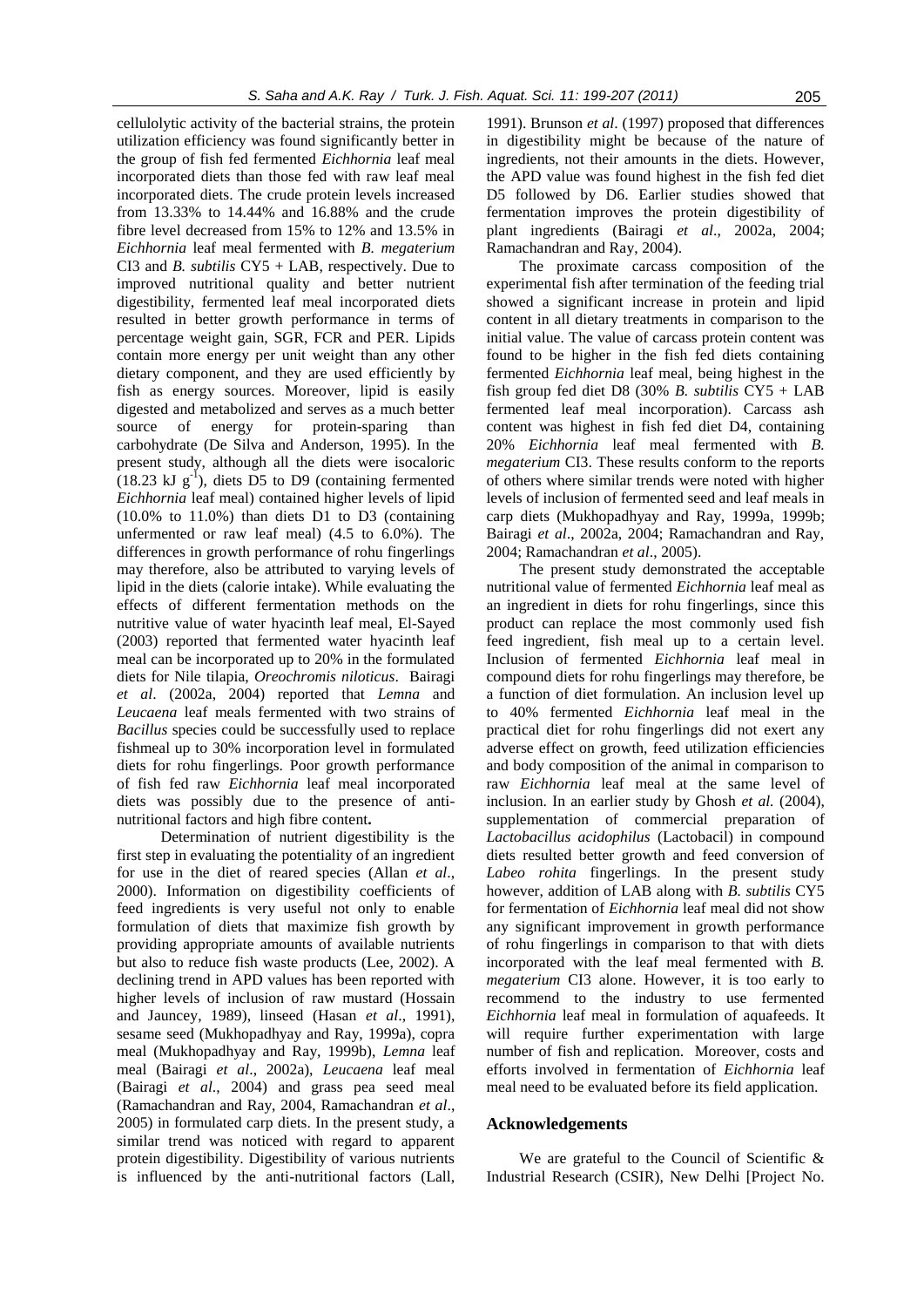37(1139)/03/EMR-II] for financial support.

# **References**

- Allan, G.L., Parkinson, S., Booth, M.A., Stone, D.A.J., Rowland, S.J., Frances, J. and Warner-Smith, R. 2000. Replacement of fishmeal in diets for Australian silver perch, *Bidyanus bidyanus*: Digestibility of alternative ingredients. Aquaculture, 186: 293-310.
- Annison, G. 1993. The chemistry of dietary fibre. In: S. Samman and G. Annison (Eds.), Dietary Fibre and Beyond – Australian Perspectives, Nutritional Society of Australia, Occasional Publications, Sydney, Australia: 1-18.
- AOAC (Association of Official Analytical Chemists). 1990. In: W. Helrich (Ed.), Official Methods of Analysis of the Association of Official Analytical Chemists. Vol. I, 15th edition, Association of Official Analytical Chemists, Washington DC, 1134 pp.
- APHA (American Public Health Association). 1985. Standard Methods for the Examination of Water and Waste Water, 16<sup>th</sup> Edition, American Public Health Association. American Water Works Association and Water Pollution Control federation, Washington DC, 1134 pp.
- Atack, T.H., Jauncey, K. and Matty, A.J. 1979. The utilization of some single cell proteins by fingerlings minor carp (*Cyprinus carpio).* Aquaculture, 18: 337- 348. doi: 10.1016/0044-8486(79)90037-6
- Bairagi, A., Sarkar Ghosh, K., Sen, S.K. and Ray, A.K. 2002a. Duckweed (*Lemna polyrhiza*) leaf meal as a source of feedstuff in formulated diets for rohu (*Labeo rohita* Ham.) fingerlings after fermentation with a fish intestinal bacterium. Bioresource Technology, 85: 17-24. doi:10.1016/s0960-8524(02)00067-6
- Bairagi, A., Sarkar Ghosh, K., Sen, S.K. and Ray, A.K. 2002b. Enzyme producing bacterial flora isolated from fish digestive tracts. Aquaculture International, 10: 109-121. doi:10.1023/A:1021355406412
- Bairagi, A., Sarkar Ghosh, K., Sen, S.K. and Ray, A.K. 2004. Evaluation of nutritive value of *Leucaena leucocephala* leaf meal inoculated with fish intestinal bacteria *Bacillus subtilis* and *Bacillus circulans* in formulated diets for rohu, *Labeo rohita* (Hamilton) fingerlings. Aquaculture Research, 35: 436-446. doi:10.1111/j.1365-2109.2004.01028.x
- Bernfeld, P. 1955. Amylase [alpha] and [beta]. In: S.P. Colowick and N.O. Kaplan (Eds.), Methods in Enzymology, Academic Press, New York: 149-150.
- Bolin, D.W., King, R.P. and Klosterman, F.W. 1952. A simplified method for the determination of chromic oxide  $(Cr_2O_3)$  when used as an index substance. Science 116: 634–635. doi: 10.1126/science. 116.3023.634
- Brunson, J.F., Romaire, R.P. and Reigh, R.C. 1997. Apparent digestibility of ingredients in diets for white shrimp *Panaeus setiferus* L. Aquaculture Nutrition, 3: 9-16. doi: 10.1046/j.1365-2095.1997.00068.x
- Cain, K.D. and Garling, D.L. 1995. Pretreatment of soybean meal with phytase for salmonid diets to reduce phosphorous concentration in hatchery effluents. The Progressive Fish Culturist, 57: 114-119.
- Cox, H.E. and Pearson, D. 1962. The Chemical Analysis of Foods*.* Chemical Publishing Co. Inc, New York, 420 pp.
- Denison, D.A. and Koehn, R.D. 1977. Cellulase activity of *Poronia oedipus*. Mycologia, 69: 592-601. doi: 10.2307/3758562
- De Silva, S.S. and Anderson, T.A. 1995. Fish Nutrition in Aquaculture. Chapman & Hall, London, 319 pp.
- De Silva, S.S., Shim, K.F. and Khim Ong, A. 1990. An evaluation of the method used in digestibility estimation of a dietary ingredient and comparisons on external and internal markers and time of faeces collection in digestibility studies in the fish *Oreochomis aureus* (Steindachner). Reproduction, Nutrition, Development, 30: 215-226. doi: 10.1051/ rnd:19900207
- Devendra, C. 1985. Non-conventional feed resources in Asia and the Pacific, 2nd edition. FAO/APHCA Publication No. 6, FAO, Bangkok: 6-22.
- Duncan, D.B. 1955. Multiple range and multiple *F*-tests. Biometrics, 11: 1-42. doi: 10.2307/3001478
- Edwards, P., Kamal, M. and Wee, K. L. 1985**.** Incorporation of composted and dried water hyacinth in pelleted feed for the tilapia *Oreochromis niloticus* (Peters). Aquaculture and Fisheries Management, 1: 233-248. doi: 10.1111/j.1365-2109.1985.tb00312.x
- El-Sayed, Abdel-Fattah M. 2003. Effects of fermentation methods on the nutritive value of water hyacinth for Nile tilapia *Oreochromis niloticus* (L.) fingerlings. [Aquaculture,](http://www.sciencedirect.com/science/journal/00448486) 218: 471-478. doi: 10.1016/S0044- 8486(02)00252-1
- Ghosh, K., Sen, S.K. and Ray, A.K. 2004. Supplementation of *Lactobacillus acidophilus* in compound diets for *Labeo rohita* fingerlings. Indian Journal of Fisheries, 51: 521-526.
- Goering, H.D. and van Soest, P.J. 1975. Forage fibre Analysis. US Department of Agriculture, Agricultural Research Service, No: 379, Washington, DC., 20 pp.
- Hasan, M.R., Moniruzzaman, M. and Farooque, A.M. 1990. Evaluation of leucaena and water hyacinth leaf meal as dietary protein sources of the fry of Indian major carp, *Labeo rohita* (Hamilton), In: R. Hirano and I. Hanyu (Eds.), Proceedings of the Second Asian Fisheries Forum. Asian Fisheries Society, Manila, Philippines: 275-278.
- Hasan, M.R., Azad, A.K., Omar Farooque, A.M.O., Akand, A.M. and Das, P.M. 1991. Evaluation of some oilseed cakes as dietary protein sources for the fry of Indian major carp, *Labeo rohita* (Hamilton), In: S.S. De Silva (Ed.), Fish Nutrition Research in Asia. Proceedings of the Fourth Asian Fish Nutrition Workshop. Asian Fisheries Society, Special Publication No. 5, Manila, Philippines: 107–117.
- Hastings, W.H. 1964. Fish feed processing research. Feedstuffs, 36: 13-21.
- Hossain, M.A. and Jauncey, K. 1989. Nutritional evaluation of some Bangladeshi oilseed meals as partial substitutes for fish meal in the diet of common carp, *Cyprinus carpio* L. Aquaculture and Fisheries Management, 20: 255-268. doi: 10.1111/j.1365-2109. 1989.tb00351.x
- Hossain, M.A. and Jauncey, K. 1993. The effects of varying dietary phytic acid, calcium and magnesium levels on the nutrition of common carp, *Cyprinus carpio*. In: S. J. Kaushik and P. Luquet (Eds.), Fish Nutrition in Practice. INRA Editions, Paris: 705-715.
- Jackson, A.J., Capper, B.S. and Matty, A.J. 1982. Evaluation of some plant proteins in complete diets for the tilapia, *Sarotherodon mossambicus*. Aquaculture, 27: 97-100. doi: 10.1016/0044-